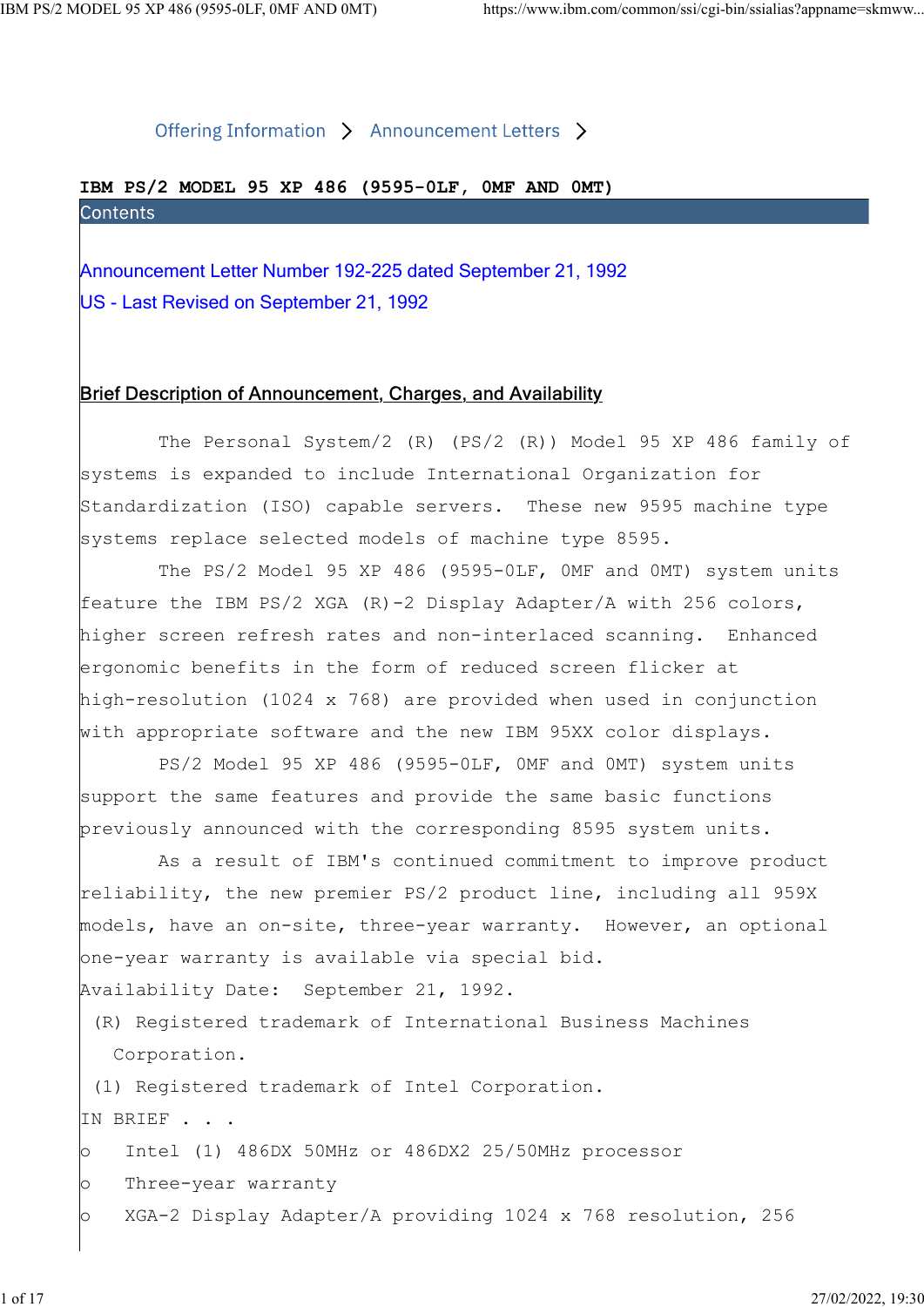colors and flicker-free operation o Standard 256KB level 2 cache (xMx models only) o 8MB to 16MB memory standard, expandable to 64MB on the system board o Error checking and correction memory (xMx models only) o 400MB or 1GB hard disk models -- up to 3.2GB of hard disk storage o 2.88MB diskette drive

### Customer Letter Section

#### DESCRIPTION

INVESTMENT PROTECTION

The PS/2 Model 95 XP 486 (9595-0LF, 0MF and 0MT) systems are powerful, floor-standing computers that combine processor performance, large data storage capacities and enhanced system expandability. These systems are specifically designed to support the demand of network servers, multi-user host, and advanced business and technical applications.

 The xMx models feature a unique processor complex that contains the 80486/50MHz processor, ECC memory controller, 256KB level two cache, and the electronic modules to support 40MB/second streaming data, System Control Blocks (SCB), Vital Product Data (VPD) and error logging functions. This processor complex can be easily upgraded on customers' systems as faster processors and/or newer functions are developed. This capability provides additional flexibility and investment protection to the customer. The xLx model features the new double-clocked 486DX2 microprocessor and support chips operating externally at 25MHz and internally at 50MHz.

 All of the new PS/2 Model 95 XP 486 (9595 0LF, 0MF and 0MT) systems are built on IBM's Micro Channel (R) architecture, providing compatibility with a wide range of existing Micro Channel hardware and software applications. Also, the enhanced performance functions, 40MB/second streaming data and SCB support, of the xMx models exploit the previously announced, advanced capabilities of IBM's Micro Channel architecture.

The PS/2 Model 95 XP 486 mechanical platform provides up to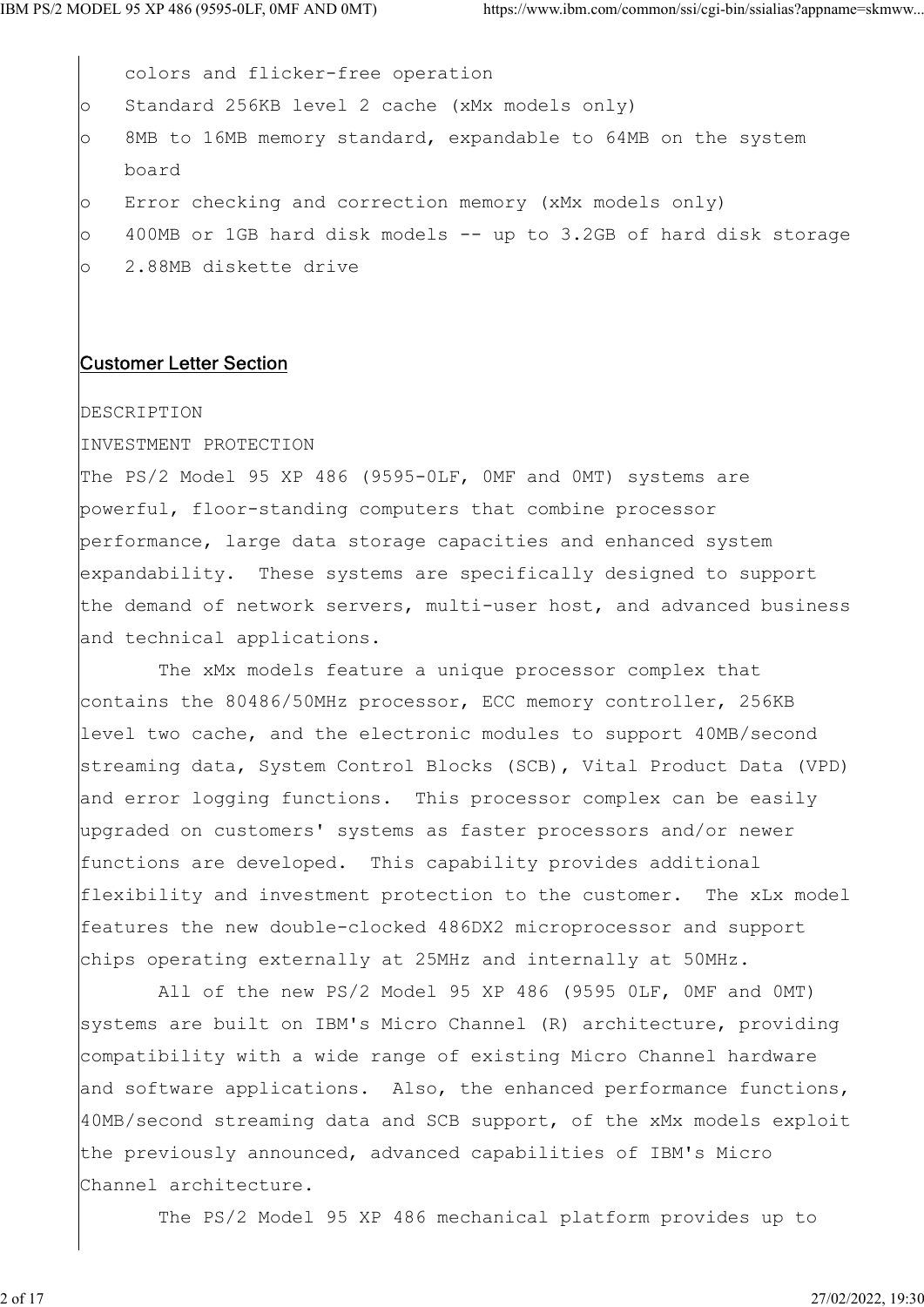seven file storage bays. Two 3.5-inch bays are used for the 2.88MB diskette drive and the standard SCSI hard disk drive. Four available 5.25-inch or 3.5-inch bays can accommodate four more SCSI disk drives, providing expansion of up to 3.2GB of storage in selected models (two 1GB SCSI hard disk drives and three 400MB SCSI hard disk drives). Various device combinations of 3.5-inch, with or without removable media and 5.25-inch, half or full high form factors, can be installed providing a high degree of flexibility in storage configurations. Applications requiring still more storage capacity can attach the new PS/2 High Availability External Disk Array (#3514) (refer to Product Announcement 192-234, dated September 21,1992). The PS/2 High Performance Disk Subsystem (#3515) can be attached to the 9595-xMx models to support high-end LAN server requirements (refer to Product Announcement 192-233, dated September 21, 1992).

 The new PS/2 Model 95 (9595 0LF, 0MF and 0MT) systems have a total of eight 32-bit Micro Channel I/O slots (one slot is used for the IBM PS/2 Micro Channel SCSI Adapter with Cache; and one slot is used for the IBM PS/2 XGA-2 Display Adapter/A). The remaining six slots are available for future expansion and growth.

 (R) Registered trademark of International Business Machines Corporation.

USER PRODUCTIVITY

User productivity can be significantly affected by the total performance of the computer systems supporting the user's applications. The powerful 486 microprocessors in the PS/2 Model 95 XP 486 9595 (xLx and xMx) models provide internal processing speed of 50MHz. With 256KB level two cache on the processor complex, the xMx models significantly enhance even that processing performance. However, even greater system throughput and balanced performance is achieved by combining the processor complexes with Micro Channel architecture, high-performance SCSI hard disks and a 32-bit busmaster SCSI adapter with cache.

 The new PS/2 Model 95 XP 486 (9595 0LF, 0MF and 0MT) models feature improved reliability, availability and serviceability (RAS), increasing customer productivity by significantly improving the reliability of the system. This is reflected in the enhanced three-year warranty standard for these systems.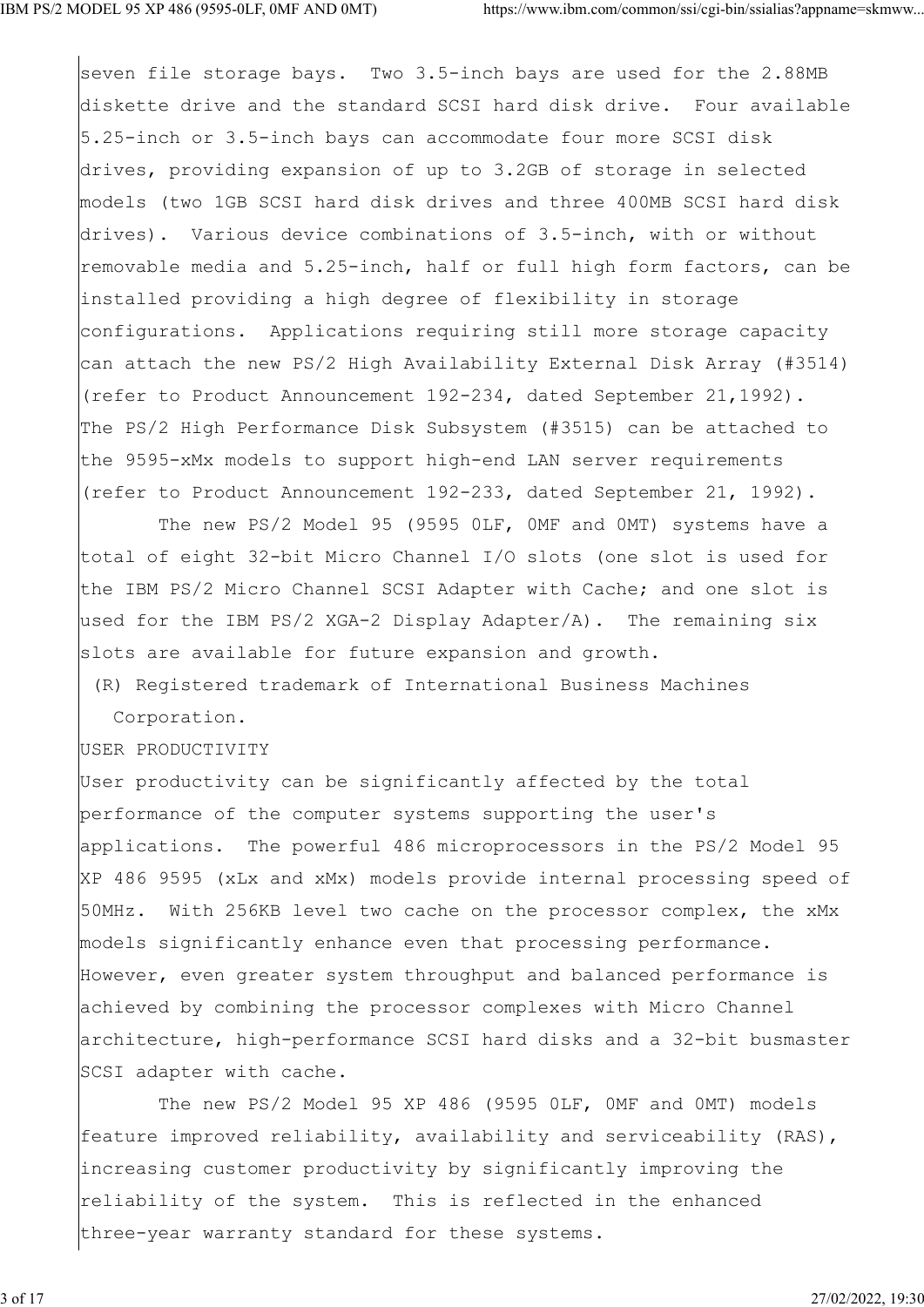SYSTEMS MANAGEMENT

The following features of the PS/2 Model 95 XP 486 make it well-suited for customers who require business solutions that will simplify the management of their data processing systems: o The standard PS/2 Micro Channel architecture o Easy-to-install system and options o Hardware and software compatible with the wide range of existing

 non-IBM Micro Channel compatible adapters and applications. INTERNATIONAL STANDARDS: The PS/2 Model 95 XP 486 (9595-0LF, 0MF and 0MT) comply with International Organization for Standardization (ISO) 9241, Part 3.

PRODUCT POSITIONING

The new IBM PS/2 Model 95 XP 486 (9595-OLF, OMF, and OMT) systems are the most powerful models of the PS/2 product line. The popular Model 95 package introduced with the 8595 models allows high levels of system expansion with generous offerings of growth slots and DASD bays. These new PS/2 Model 95 XP 486 (9595-0LF, 0MF, and 0MT) systems combine the raw power of the 50MHz internal processing with multiple IBM technology leadership functions and high capacity data storage to form balanced performance systems, specifically designed for demanding LAN server applications. While these systems are designed primarily as LAN servers, they can also function as high-performance, technical workstations where processor performance, advanced graphics, system expansion flexibility, and large amounts of data storage are required. When used in conjunction with IBM's new 95XX color displays and appropriate software, the standard PS/2 XGA-2 Display Adapter/A provides enhanced ergonomic benefits in the form of reduced screen flicker at high-resolution, ISO compliant fonts and 256 colors. All systems maintain compatibility with a wide range of operating systems and software applications that have been developed for the PS/2.

 The PS/2 Model 95 XP 486 (9595-0LF, 0MF and 0MT) systems are new additions to the PS/2 family of products and replace existing 8595-0LF, 0MF and 0MT models of the PS/2 product line (refer to Product Announcement 192-238, dated September 21, 1992). STATEMENT OF GENERAL DIRECTION IBM intends to announce the availability of a token-ring 32-bit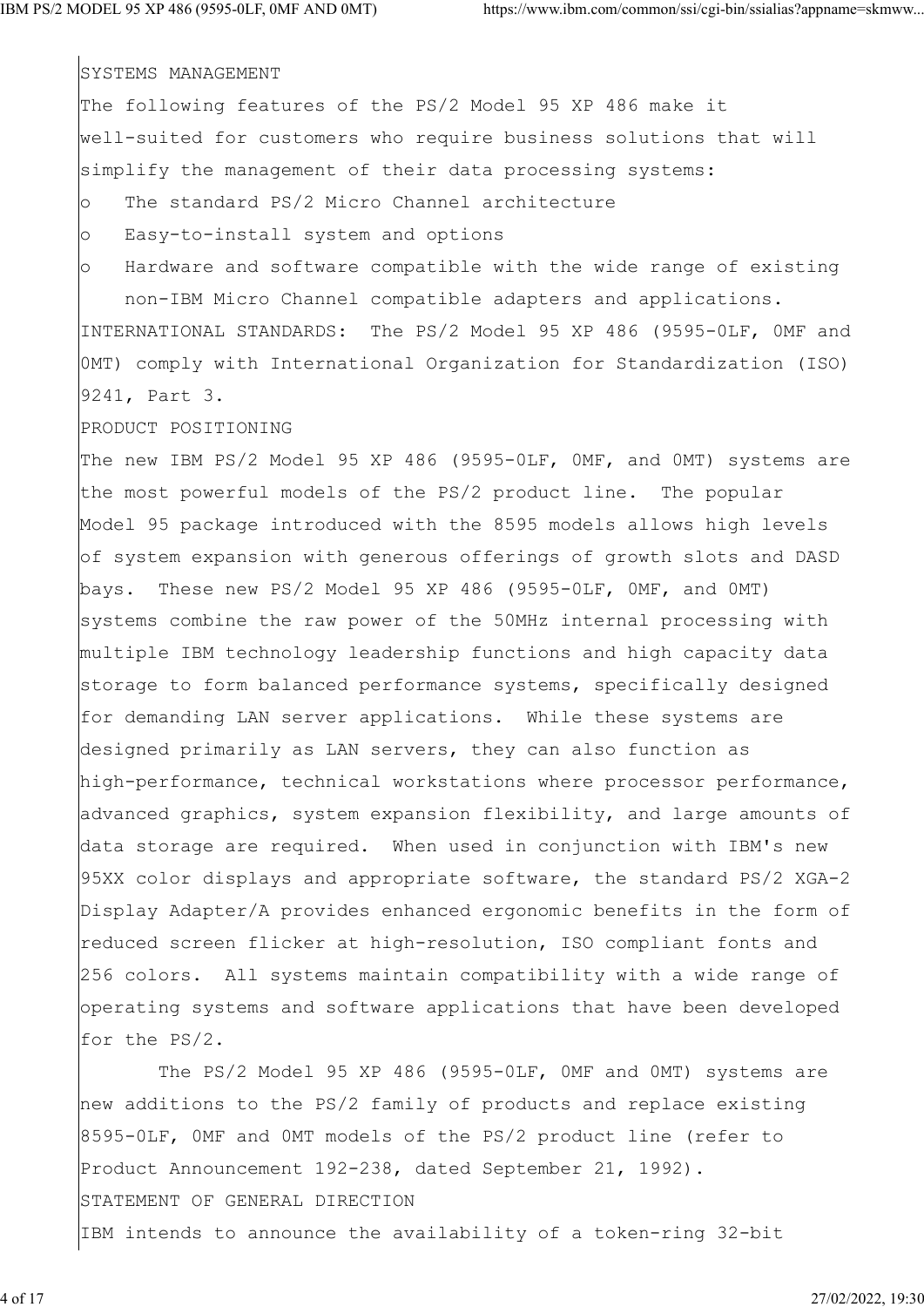busmaster adapter that exploits the 40MB/second streaming data capability of its 50MHz server. Using the capability of the PS/2 Model 95 XP 486 (9595-OMF, and OMT), IBM expects this adapter to be capable of achieving performance close to the theoretical capacity of a 16Mbps token-ring (at 16Mbps, adapter throughput capacity should exceed 30K frames per second). The announcement and availability of the referenced function will be based on IBM's business and technical judgment. PUBLICATIONS The following publications and diskettes are shipped with the PS/2 Model 95 XP 486 (9595-0LF, 0MF, and 0MT): o The PS/2 Model 95 XP 486 Quick Reference Package (S53G-1146, 53G1146) contains: - An introduction to the computer, installation and setup, feature installation instructions, and trouble-shooting instructions. o The XGA-2 Device Drivers Diskette contains: Device drivers for DOS Adapter Interface (AI), Windows (1) 3.1, AutoCAD (2) Release 11. (1) Trademark of Microsoft Corporation. (2) Registered trademark of Autodesk, Inc.. The following documentation may be ordered from IBM: ORDER PART TITLE TITLE SERVICES AND THE SERVICE RELATIONS AND MUNICIPALLY AND MUNICIPALLY AND MUNICIPALLY AND MUNICIPALLY AND MUNICIPALLY AND MUNICIPALLY AND MUNICIPALLY AND MUNICIPALLY AND MUNICIPALLY AND MUNICIPALLY AND MUNICIPALLY Hardware Maintenance Library S42G-2008 42G2008 Interface Technical Reference Architectures S84F-9808 84F9808 -- Update S10G-6466 10G6466 Common Interfaces and S84F-9809 84F9809 -- Update (9/91) S04G-3281 04G3281 -- Update (6/92) S10G-6464 10G6464 -- Update (9/92) S42G-2447 42G2447 System Specific S84F-9807 84F9807 -- Update S41G-3108 41G3108 Video S42G-2193 42G2193 BIOS Interface Technical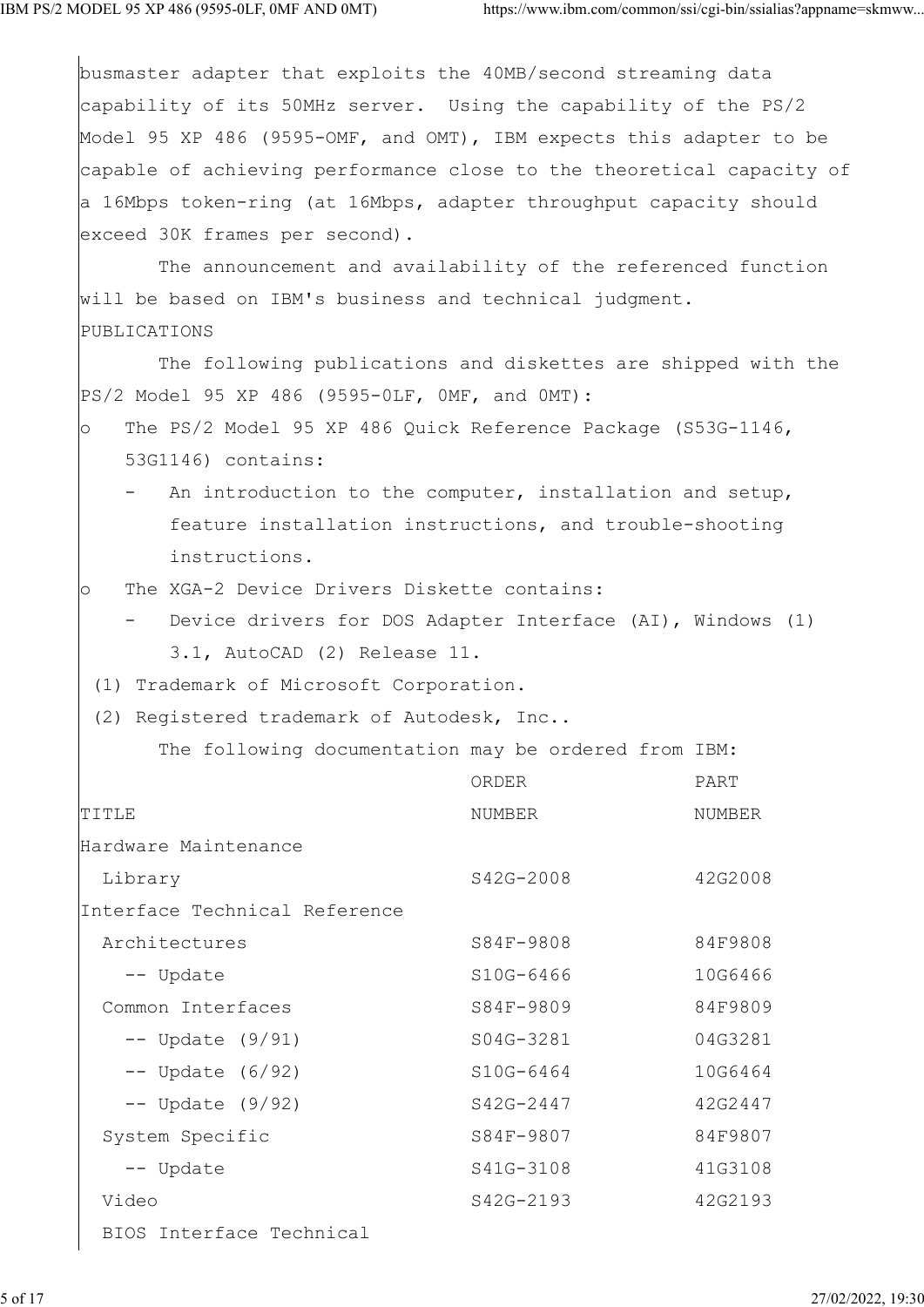| Reference                                    | S04G-3283                                             | 04G3283                                                       |
|----------------------------------------------|-------------------------------------------------------|---------------------------------------------------------------|
| -- Update                                    | S10G-6467                                             | 10G6467                                                       |
|                                              |                                                       |                                                               |
|                                              | The IBM System Library Subscription Service (SLSS) is |                                                               |
| available.                                   |                                                       |                                                               |
| EDUCATION SUPPORT                            |                                                       |                                                               |
|                                              |                                                       | Details of all classroom and self-study courses are contained |
| in the Catalog of IBM Education (G320-1244). |                                                       |                                                               |
|                                              |                                                       | Call IBM Direct -- Education at 800-IBM-TEACh (426-8322) for  |
| schedules and enrollments.                   |                                                       |                                                               |
| TECHNICAL INFORMATION                        |                                                       |                                                               |
| SPECIFIED OPERATING ENVIRONMENT              |                                                       |                                                               |
| PHYSICAL SPECIFICATIONS:                     |                                                       |                                                               |
|                                              | 9595-0MF                                              | 9595-0MT                                                      |
| Processor                                    | 486                                                   | 486                                                           |
| Speed (MHz)                                  | 50                                                    | 50                                                            |
| Memory (70ns)                                | 16MB                                                  | 16MB                                                          |
| Video Memory                                 | 1MB                                                   | 1MB                                                           |
| Fixed Disk                                   | 400MB                                                 | 1GB                                                           |
| Floppy Drive                                 | 2.88MB                                                | 2.88MB                                                        |
|                                              | Fixed Disk Drive Characteristics:                     |                                                               |
| Formatted Capacity:                          | 400MB                                                 | 1000MB                                                        |
| Average Seek Time:                           | 11.5ms                                                | 11ms                                                          |
| Data Transfer Rate:                          | $2.0$ MB/s                                            | 3.0MB/s                                                       |
| Average latency:                             | 6.95ms                                                | 6.95ms                                                        |
| Sector Interleave:                           | 1:1                                                   | 1:1                                                           |
|                                              | 9595-0LF                                              |                                                               |
| Processor                                    | 486DX2-50                                             |                                                               |
| Speed (MHz)                                  | 25/50                                                 |                                                               |
| Memory (70ns)                                | 8MB                                                   |                                                               |
| Video Memory                                 | 1MB                                                   |                                                               |
| Fixed Disk                                   | 400MB                                                 |                                                               |
| Floppy Drive                                 | 2.88MB                                                |                                                               |
|                                              | Fixed Disk Drive Characteristics:                     |                                                               |
| Formatted Capacity:                          | 400MB                                                 |                                                               |
| Average Seek Time: 11.5ms                    |                                                       |                                                               |
| Data Transfer Rate: 2.0MB/s                  |                                                       |                                                               |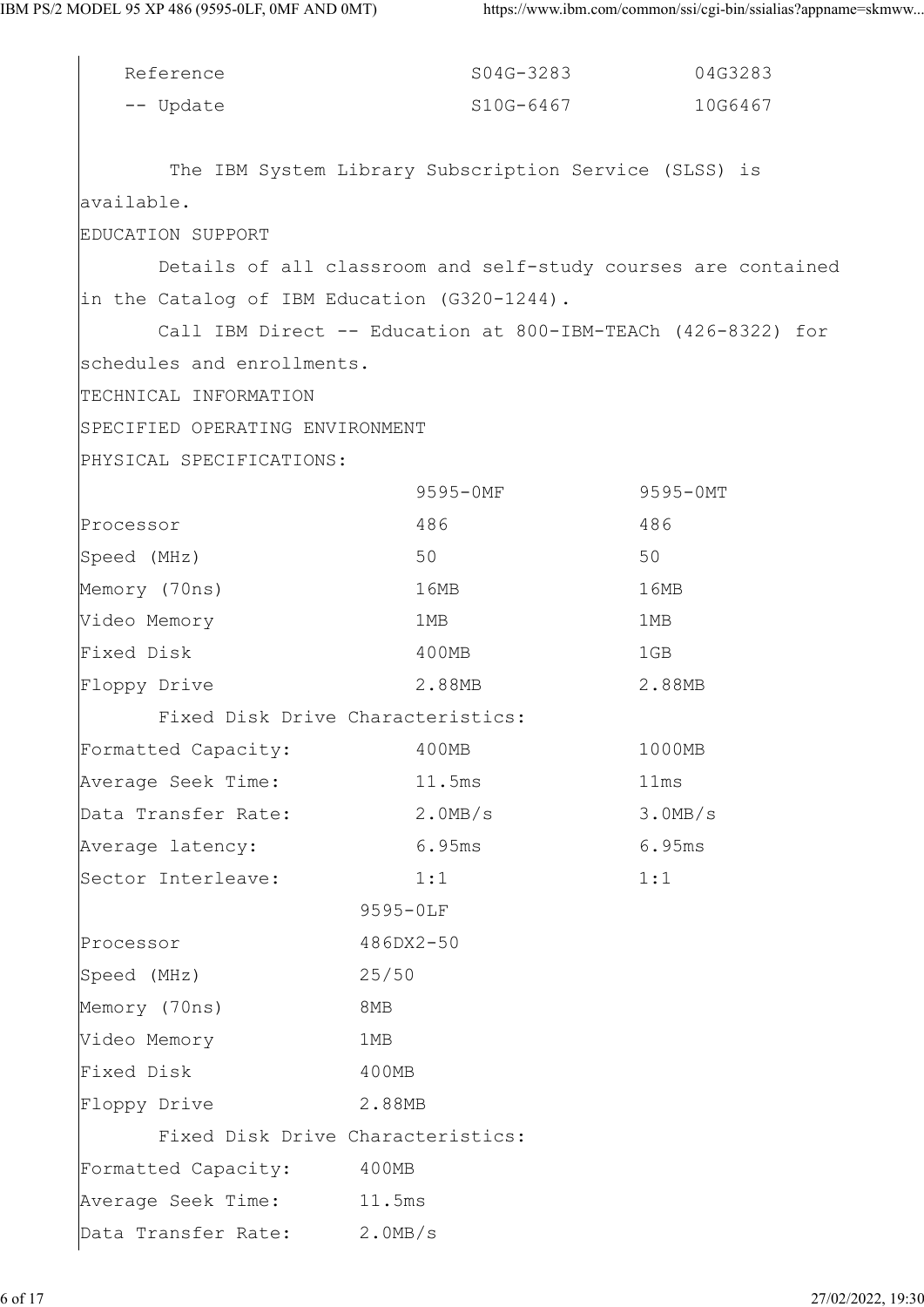```
Average latency: 6.95ms
Sector Interleave: 1:1
        The PS/2 Model 95 XP 486 is intended for use as a
floor-standing system and is designed to operate in a vertical
position only.
       Dimensions:
Width: 203.2 mm (8 in.)
Depth: 508 mm (20 in.)
Height: 501 mm (19.75 in.)
Weight: (minimum configuration) 22. kg (50 lb.)
Weight: (maximum configuration) 30. kg (67 lb.)
Electrical:
     90-137 (nominal) V ac; 50-60 Hz
     180-265 (nominal) V ac; 50-60 Hz
    BTU Output: minimum -- 358 BTU/Hr. (105 watts)
    BTU Output: maximum -- 1903 BTU/Hr. (558 watts)
    Noise Level: (Average 1 meter position -- typical
       machine)
     Vertical floor-standing position -- 5.3 bels (idling)
NOTE: The noise emission level stated is the declared (upper limit)
sound power level, in bels, for a random sample of machines,
typically configured, and operating in idle mode; that is, powered
on, but no disk drive read/write or other I/O activity. All
measurements are made in accordance with ANSI S12.10 and reported in
conformance with ISO 9296.
o Equipment Approvals and Safety:
     - FCC -- Certified to comply with Part 15 of the FCC Rules
        (class B)
       UL -- UL478 5th edition
    - CSA CS220
o Medical Environment:
        The PS/2 95 XP 486 will not exceed the current leakage
         requirements established by the National Fire Protection Code
         NFPA99 for data processing use in hospital environments.
       The current leakage of the PS/2 95 XP 486 will not exceed 500
        microamps.
        Consult local ordinances, the National Fire Protection and UL
```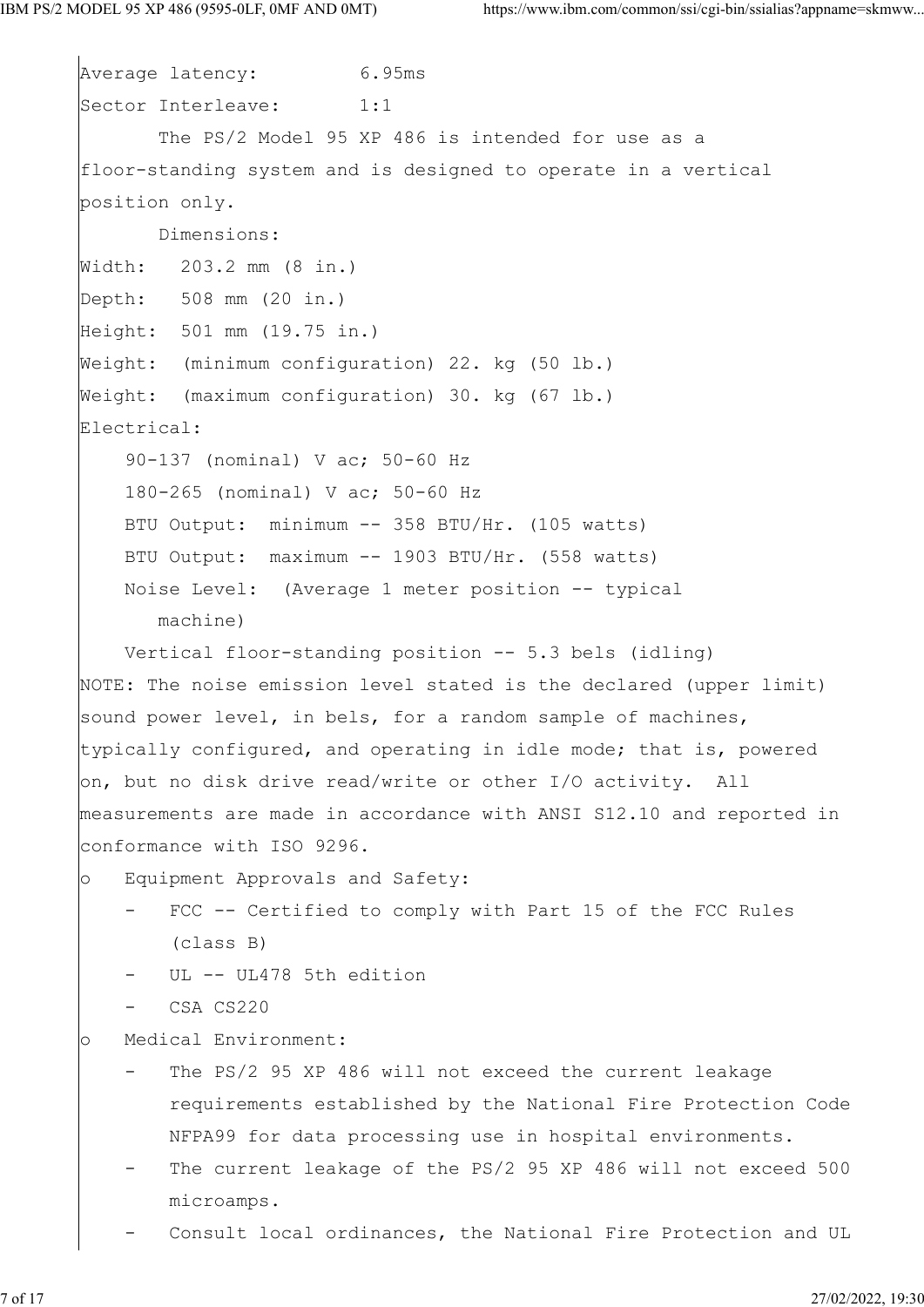codes for specific details on use in a hospital environment. OPERATING ENVIRONMENT: Temperature: o 10.0 to 35 (degs) C (50 to 95 (degs) F) at 0 -- 914 m (0 3000 ft.) o 10 to 32 (degs) C (50 to 90 (degs) F) at 914 -- 2133 m (3000 -- 7000 ft.)

Relative Humidity: 8 to 80%

Maximum Altitude: 2133 m (7000 ft.)

MACHINE REQUIREMENTS: The PS/2 Model 95 XP 486 (9595-0MF, and OMT) systems require a unique reference diskette identified by a '3" on systems require a unique reference diskette identified by a '3" on the reference diskette label. The PS/2 Model 95 XP 486 (9595-0LF) system requires a unique reference diskette identified by a '2" on system requires a unique reference diskette identified by a '2" on the reference diskette label. These diskettes are not shipped with the systems since the information is preloaded on the system hard file. It is recommended that a backup copy of this information be made by following instructions in the Quick Reference.

The PS/2 Model 95 XP 486 (9595-OLF, OMF, and OMT) systems also require an analog display (8504, 8507, 8511, 8512, 8513 8514, 8515, 8516, 8518, 9515, 9517, 9518 or equivalent) and the standard IBM PS/2 XGA-2 Adapter/A for system setup and service. The IBM PS/2 XGA-2 Display Adapter/A, along with the new 95XX IBM color displays, software and the new 9595 systems has been certified to meet the International Organization for Standardization (ISO) standard 9241/3. Refer to Product Announcement 192-228, dated September 21, 1992, for further details.

 The PS/2 Model 95 XP 486 System Programs provide a console select utility that allows systems console operations to be performed by an ASCII terminal via the system asynchronous communications port (serial port). If this option is selected, an ASCII terminal must be connected to the serial port at the time of selection. PROGRAMMING REQUIREMENTS: The following operating systems/extensions support the PS/2 Model 95 XP 486 (9595-OLF, OMF, and OMT): o Operating System/2 (R) (OS/2 (R)) 2.0 at Service Pak Level 06050 o OS/2 LAN Server 2.0 Entry and Advanced

8 of 17 27/02/2022, 19:30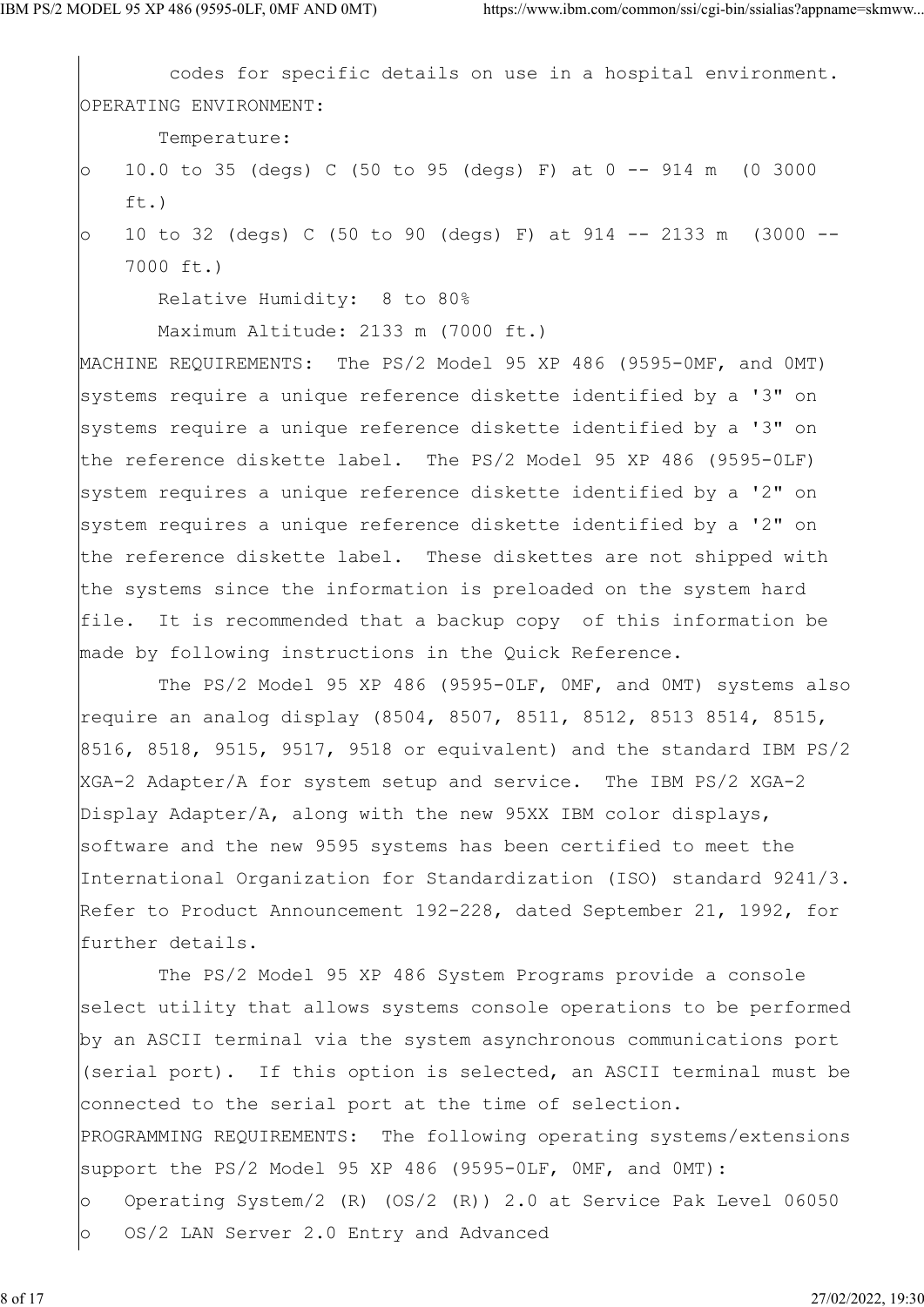o OS/2 Extended Services 1.0 o OS/2 Standard Edition 1.30.2 (a) o OS/2 Extended Edition 1.30.2 (a) o Disk Operating System (DOS) 5.0 (b) o AIX (R) PS/2 1.3 o IBM 4680 Operating System Version 4 o NetWare (3) v2.2 and v3.11 (when certified by Novell; testing has not been completed at this time). All of the above operating systems provide support for up to 16MB of memory on the PS/2 Model 95 XP 486. However, OS/2 2.0, AIX PS/2 1.3, SCO (4) UNIX (5) System V/386 Version 3.2v4 and NetWare Versions v2.2 and v3.11 operating systems provide support for greater than 16MB of memory on the PS/2 Model 95 XP 486. (R) Registered trademark of International Business Machines Corporation. (a) OS/2 SE 1.30.2 and OS/2 EE Version 1.30.2 are supported in VGA mode only. (b) DOS 5.0 supports up to seven fixed disk devices and additional SCSI devices (up to a total of 24) in a system. (3) Registered trademark of Novell, Inc. (4) Trademark of Santa Cruz Operation, Inc. (5) Registered trademark of UNIX Systems Laboratories, Inc. COMPATIBILITY: Refer to the 9595 Sales Manual pages, or contact your IBM representative, for a complete list of supported features and options and compatible IBM and vendor software. The Sales Manual is updated periodically. The IBM PS/2 Model 95 XP 486 contains licensed System Programs that include set configuration and features, test, copy an option diskette, backup/restore and update system program. These System Programs are stored in a three million byte protected partition on the hard disk drive. The initial machine load (IML) loads the BIOS program from the hard disk drive into system memory. BIOS provides the hardware instructions and interfaces designed to support the standard features of the PS/2 Model 95 XP 486 to maintain compatibility with many software programs currently operating under DOS and OS/2 on the Personal Computer XT (TM), Personal Computer AT (R) and the Personal System/2 family. However, due to the higher

9 of 17 27/02/2022, 19:30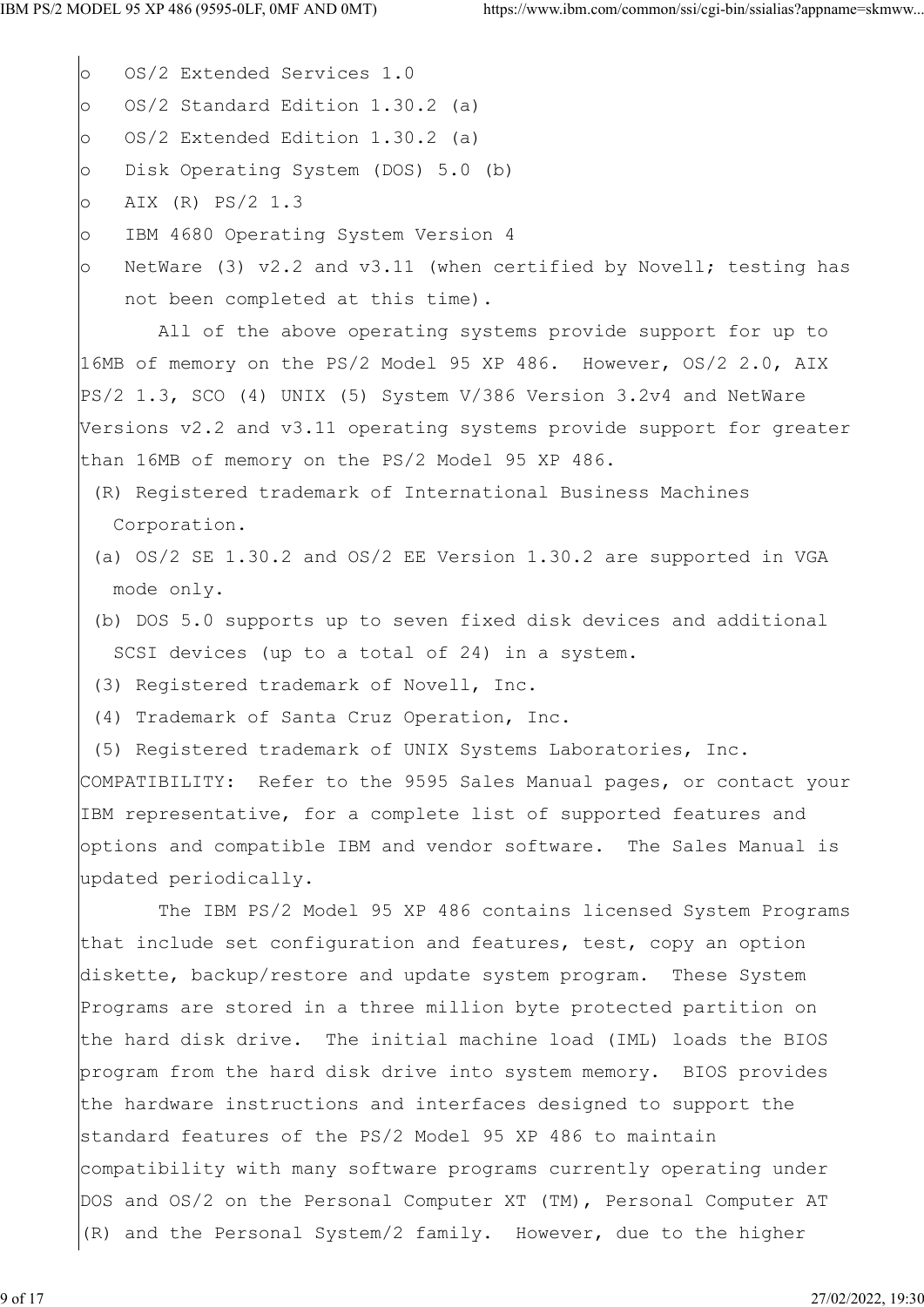speed of the 486 processor in these new models, some timing sensitive software may require modification.

 The IBM PS/2 XGA-2 Display Adapter/A is fully compatible with the XGA Display Adapter/A. Refer to Product Announcement 192-288, dated September 21, 1992, for details. Application modifications may be required depending on the type of monitor attached to the Extended Graphics Array-2 (XGA-2). Refer to Product Announcement 192-288, dated September 21, 1992.

 The DOS 5.0 customer can use the fonts designed to meet ISO 9241 Part 3 and DIN 66234 on IBM DOS 5.0 by using the file ISO.CPI provided on the DOS ISO Utility diskette.

DOS 5.0 customers can obtain the DOS ISO compliant fonts and

associated README files from an IBM fulfillment house (800-426-7282) for a nominal fee (Bill of Material, shipping and handling charges) or downloading them electronically from PCTOOLS, DOSCSD, NSCBBS and CompuServe.

(TM) Trademark of International Business Machines Corporation.

 (R) Registered trademark of International Business Machines Corporation.

LIMITATIONS: The PS/2 Model 95 XP 486 supports a maximum of 64MB of ECC memory. In the xMx models, all 64MB are addressable by direct memory access (DMA). In the xLX model, 16MB are addressable by DMA. PS/2 Model 95 XP 486 9595-0MF and 0MT support 1MB and 2MB 85ns parity memory, 2MB, 4MB and 8MB 80ns parity memory and 4MB and 8MB ECC 70ns ECC and parity memory. The memory SIMMs must be installed in matched pairs. ECC memory or parity memory must be installed in these models. The PS/2 Model 95 XP 486 9595-0LF supports 2MB, 4MB and 8MB parity memory SIMMS (70ns and 80ns only). Mixing ECC and parity memory is not supported. A maximum of two 1GB hard disk drives can be installed in the Model 95 XP 486.

 Refer to the PROGRAMMING REQUIREMENTS section for operating systems limitations.

 The licensed System Programs include set configuration and features, copy an option diskette, test, backup/restore and update system program. These licensed System Programs are stored in three million bytes of protected partition on the hard disk drive. The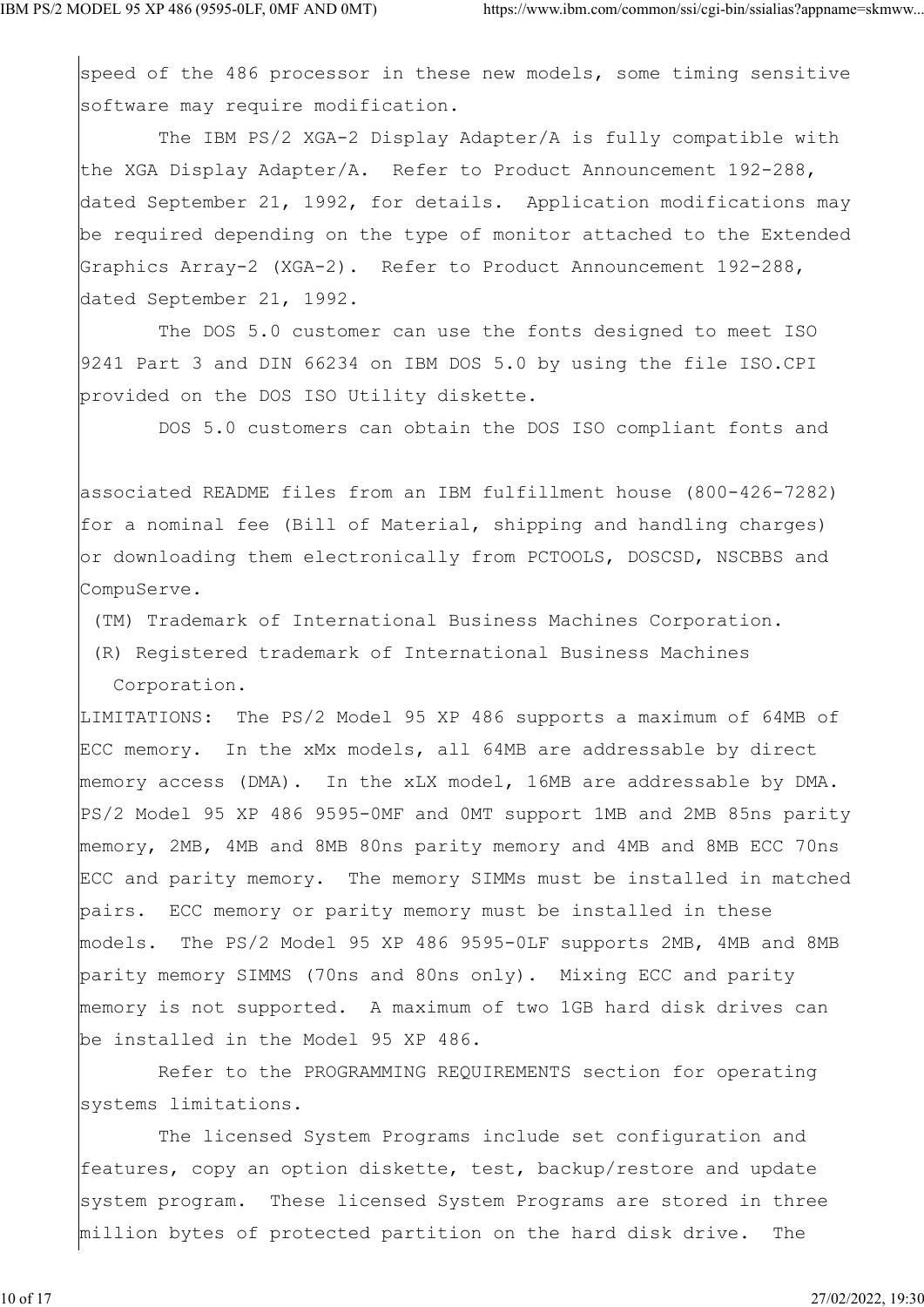|         | formatted capacity is therefore reduced by three million bytes, and     |
|---------|-------------------------------------------------------------------------|
|         | the total user accessible capacity may vary slightly based on           |
|         | operating environments. This partition is not affected when the         |
|         | drive is formatted using the Format command provided in DOS or $OS/2$ . |
|         | The following Micro Channel adapters and options are NOT                |
|         | supported by these new IBM PS/2 Model 95 XP 486 systems.                |
| $\circ$ | IBM Personal System/2 Display Adapter 8514/A (#4054, 1887972)           |
| $\circ$ | IBM Personal System/2 5.25-inch External Diskette Adapter/A             |
|         | (#8760, 6450245)                                                        |
| $\circ$ | IBM Personal System/2 80386 Memory Expansion Option 2MB Kit             |
|         | (#3077, 34F3077)                                                        |
| $\circ$ | IBM Personal System/2 80386 Memory Expansion Option 4MB Kit             |
|         | $(\#3011, 34F3011)$                                                     |
| $\circ$ | IBM Personal System/2 80386 Memory Expansion Option (#3019,             |
|         | 6450367)                                                                |
| $\circ$ | IBM Personal System/2 2-8MB 80386 Memory Expansion Option (#5211,       |
|         | 6450605)                                                                |
| $\circ$ | IBM Personal System/2 5.25-inch 1.2MB Internal Diskette Drive           |
|         | (#1006, 6451006) replaced by 6451066 (which does not require an         |
|         | adapter card)                                                           |
| $\circ$ | IBM Personal System/2 5.25-inch Diskette Adapter/A (#1007,              |
|         | 6451007)                                                                |
| $\circ$ | IBM Personal System/2 4869-001 5.25-inch 360KB External Diskette        |
|         | Drive                                                                   |
| $\circ$ | IBM Personal System/2 4869-002 5.25-inch 1.2MB External Diskette        |
|         | Drive                                                                   |
| $\circ$ | IBM Personal System/2 256KB Level 2 Cache Option (#1098,                |
|         | 6451095).                                                               |
|         | The following PS/2 options are NOT supported by the IBM PS/2            |
|         | Model 95 XP 486 and installation of these options can adversely         |
|         | affect system performance and reliability:                              |
| $\circ$ | IBM Personal System/2 2nd 1.44MB Diskette Drive (3.5-inch)              |
|         | $(#1026, 6451026);$ supported replacement is $#1072, 6451072$           |
| $\circ$ | IBM Personal System/2 CD-ROM Drive (#0845, 6450845); supported          |
|         | replacement is #1113, 6451113                                           |
| $\circ$ | IBM Personal System/2 320MB SCSI Fixed Disk Drive (#1055,               |
|         | 6451055); supported replacement is #1108, 6451234.                      |
|         |                                                                         |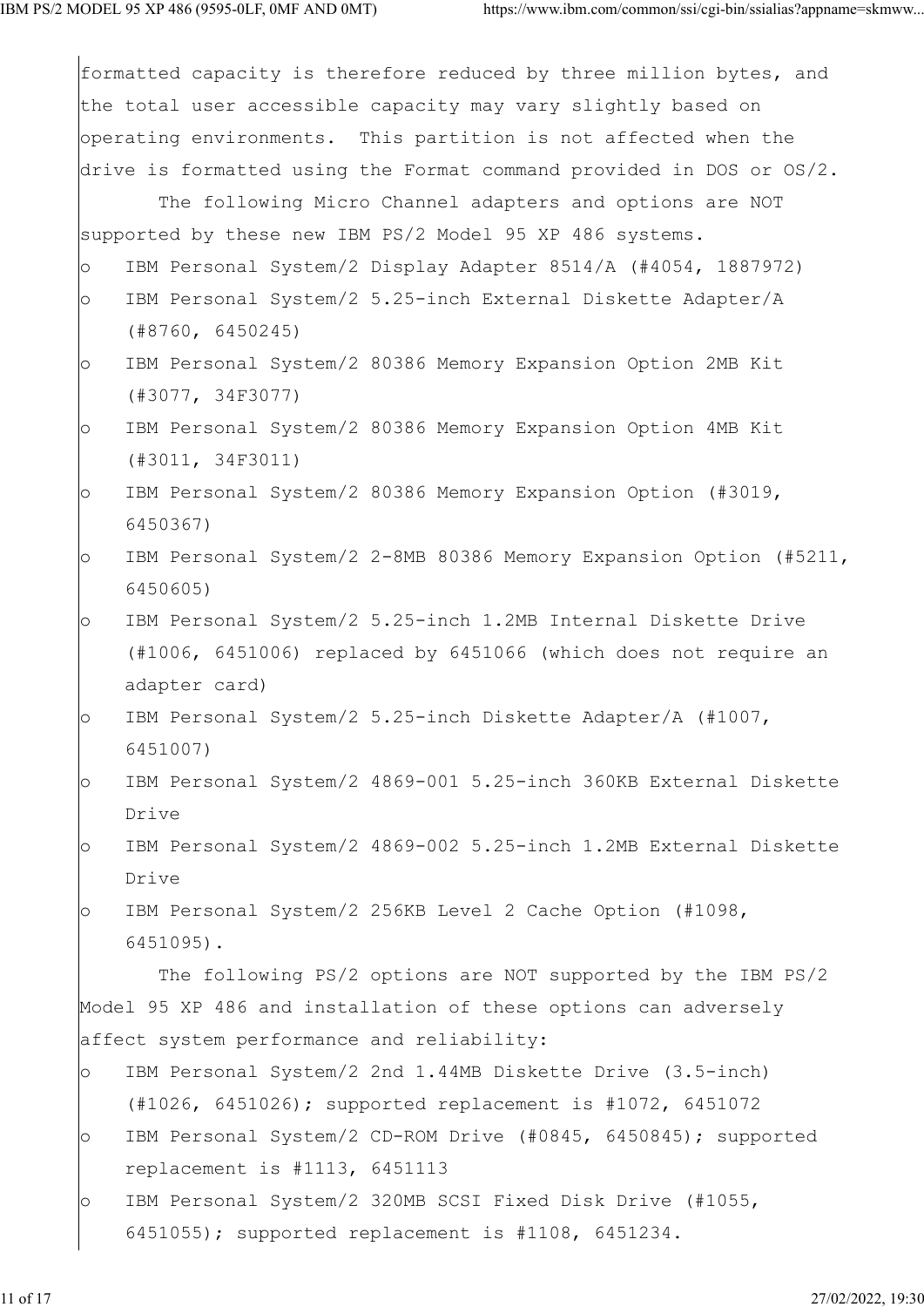The following adapters cannot be installed in slot #8 of the PS/2 Model 95 XP 486 systems because of the physical limitations of these adapters: o IBM Realtime Interface Co-processor Multiport/2 (#6263, 09F1897 or #6247, 16F1820) o IBM Realtime Interface Co-processor Portmaster (R) Adapter/A (#6360, 53F2601; #6364, 53F2604; or #6368, 53F2607). Display adapter cards that use the Auxiliary Video Extension, such as the IBM PS/2 Image Adapter/A-2, when installed in a PS/2 Model 95 XP 486, require that a display be attached to the Personal System/2 XGA-2 Display Adapter/A during configuration of the system. High-performance BIOS uses 128KB of system memory, and an additional 256KB is reserved for system use in systems with 16MB or more of memory. The following limitations apply to the 9595-0LF: o The following Micro Channel adapters and options are not supported by the PS/2 Model 95 XP 486 (9595-0LF): IBM Personal System/2 1MB Memory Module Kit-85ns (#5212, 6450603) IBM Personal System/2 2MB Memory Module Kit-85ns (#5213, 6450604). The models of the 9595 with 16-bit busmasters, for example, the PS/2 Micro Channel SCSI Adapter (#1005, 6451109), that support 32-bits of addressing, will cause system malfunction or potential loss of data when the user installs greater than 16MB of system memory. High-performance BIOS uses 128KB of system memory, and an additional 256KB is reserved for system use in systems with 16MB or more of memory. (R) Registered trademark of International Business Machines Corporation. PLANNING INFORMATION CUSTOMER RESPONSIBILITIES: The IBM PS/2 Model 95 XP 486 is designated as customer setup. Customer setup instructions are shipped with the system. CABLE ORDERS: There are no cabling requirements, other than for system power, keyboard and display connections. Cables are provided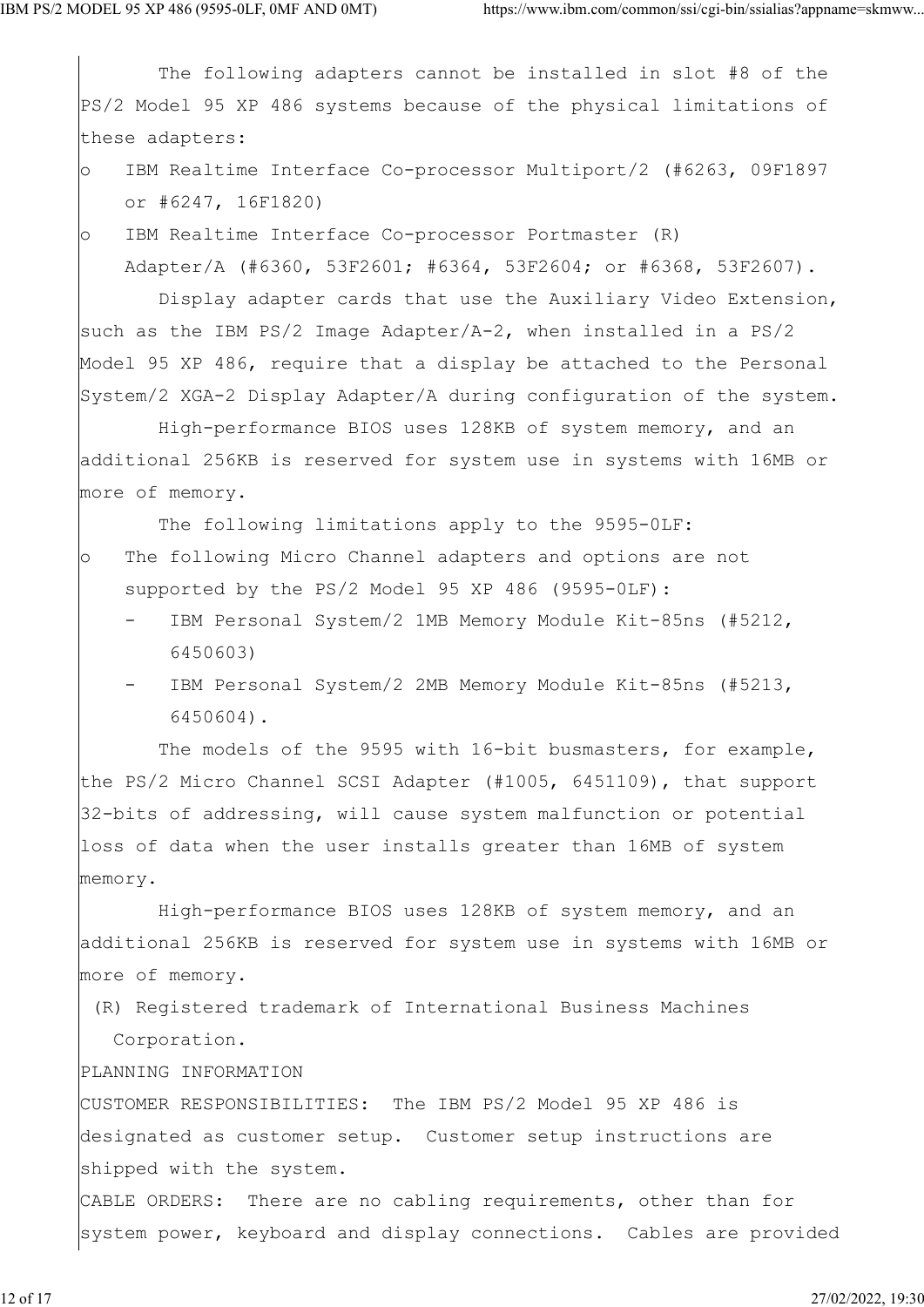```
with the system unit and display, and the instructions are provided
as part of initial setup.
INSTALLABILITY: The PS/2 Model 95 XP 486 requires about 15 minutes
for installation. Installation includes unpacking, set up and
powering on the system. Additional time is required to install other
adapters, an operating system and other features.
PACKAGING:
PRODUCT SHIPMENT GROUP
Personal System/2
  Model 95 XP 486
  (9595-0LF, 0MF,
  or 0MT) System Unit Carton
                  Contents:
                   Quick Reference
                   XGA-2 Graphics Device
                   Drivers Diskette
                   U.S. Line Cord
                   Keyboard Cable
                  Keyboard Carton (customer
                   selection dependent)
                   IBM Space Saving Keyboard
 or
                   IBM Enhanced Keyboard
 or
                   IBM Host Connect Keyboard
 or
                   IBM Enhanced Keyboard --
                   French Canadian
 or
                   IBM Space Saving Keyboard --
                   French Canadian
 or
                   IBM Enhanced Keyboard --
                   LA Spanish
 or
                   IBM Space Saving Keyboard --
                   LA Spanish
```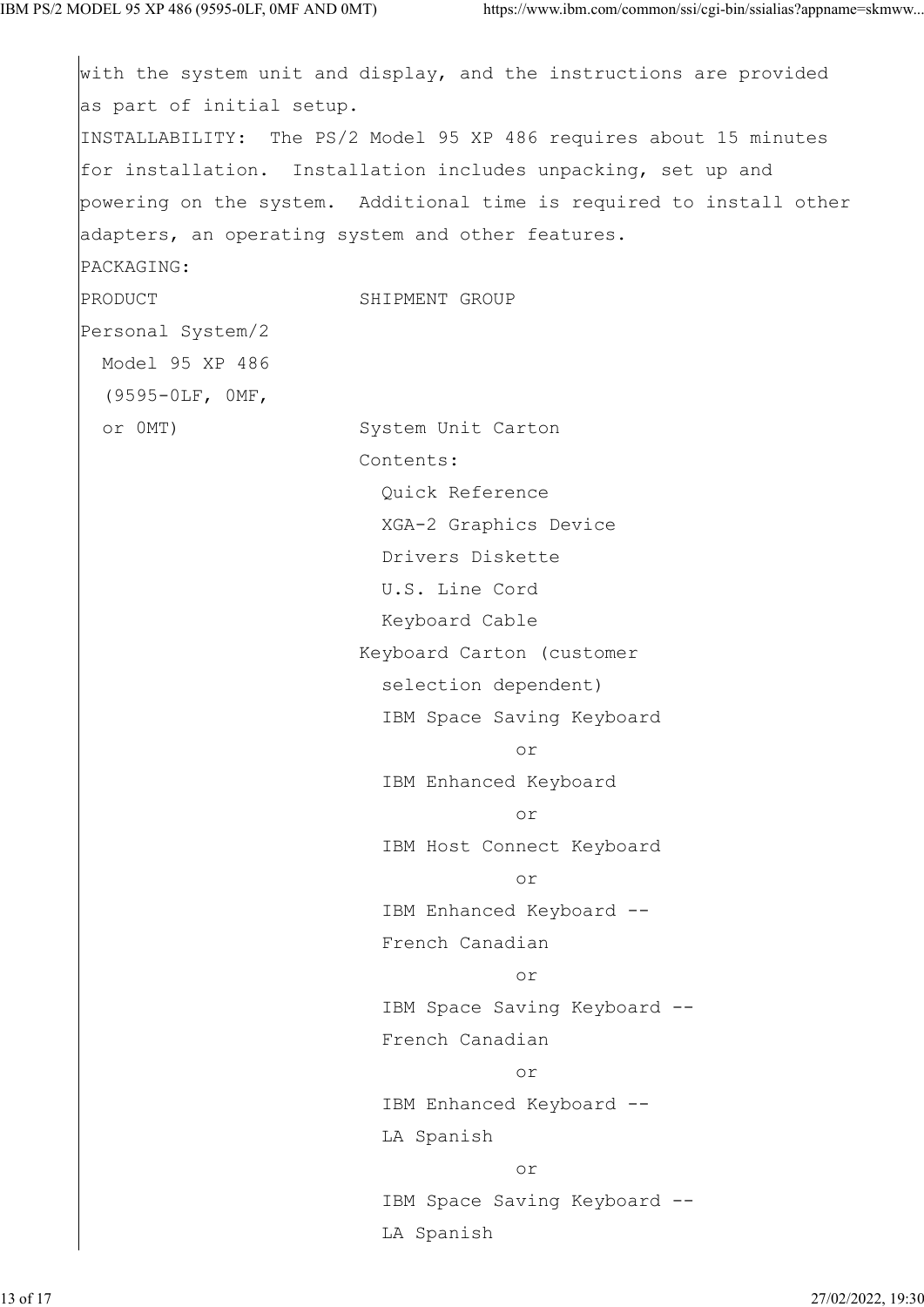or IBM Enhanced Keyboard -- Japanese (xMx models only) NOTE: Keyboard is shipped in a separate carton. ACCESSORIES AND/OR SUPPLIES: The 3.5-inch, 4MB diskettes (72X6111) can be purchased from IBM Authorized Supplies Dealers, IBM Authorized Distributors or from IBM Teleservice and Customer Support (TCS). Call IBM TCS at 800-IBM-2468 (426-2468). Mail orders should be sent to: IBM Corporation IBM Teleservice and Customer Support One Culver Road Dayton, NJ 08810 SECURITY, AUDITABILITY AND CONTROL Security and audibility features of this product are: o A mechanical lock to allow the user to lock the system cover o Power-on password used to prevent the use of the system by unauthorized persons o Set keyboard password used to lock the keyboard without turning the system off o Set Unattended Start Mode allows the system keyboard to be locked to all entries except the password and at the same time allow other computers on the network to access the hard disk. Small computer system interface (SCSI), as defined in the American National Standard Institute (ANSI) standard X3.131-199X, provides a port for the attachment of external devices. The IBM PS/2 SCSI adapter with cache is in conformance with this standard and has an external port. A data security exposure exists, even with Power-On Password installed, since external SCSI controllers can attach through the external SCSI port and gain undetected read or write access to data stored on internal and external SCSI devices. Physical access to the system and external SCSI devices must be controlled to limit this exposure. User management is responsible for evaluation, selection and implementation of security features, administrative procedures and

14 of 17 27/02/2022, 19:30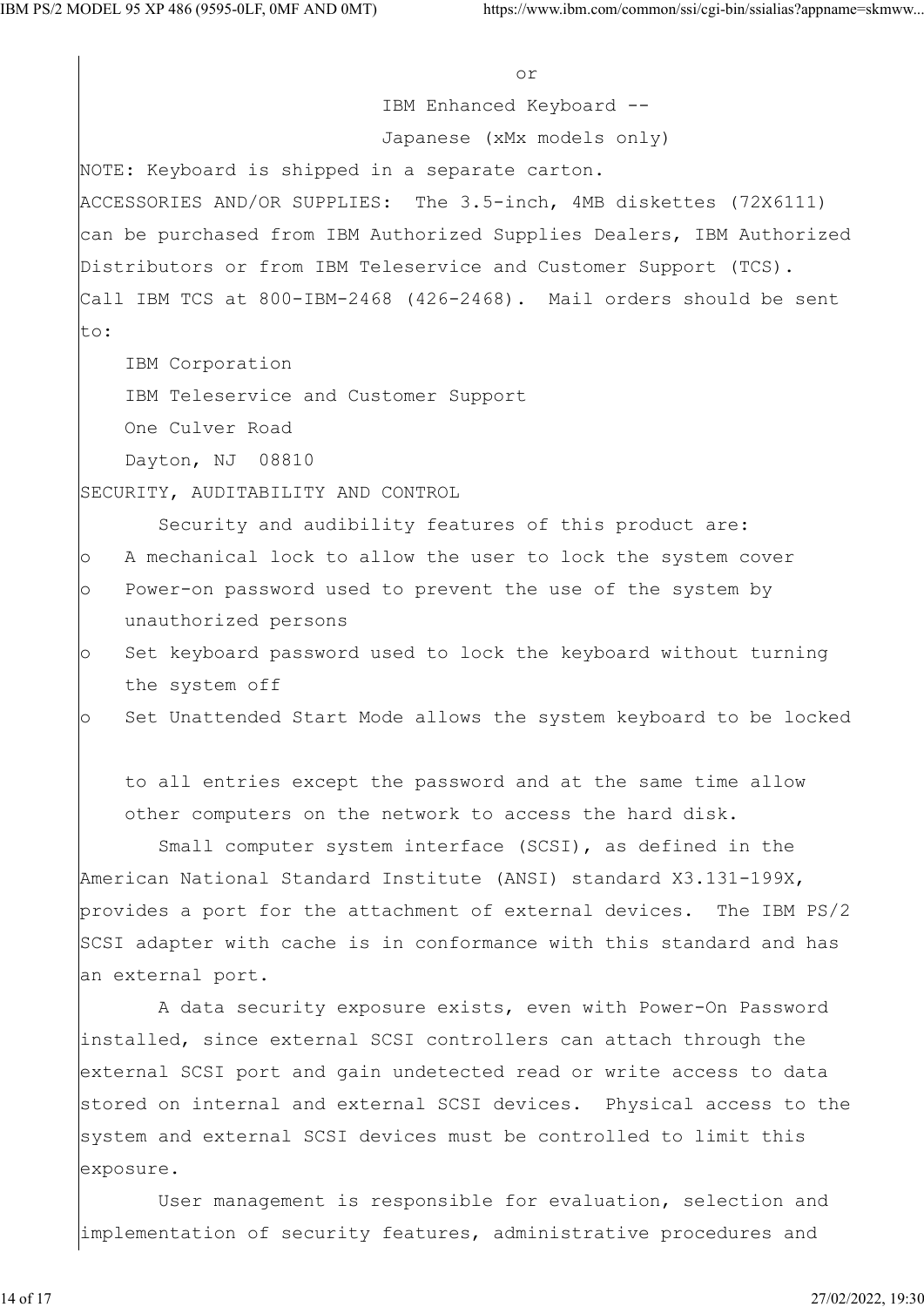appropriate controls in application systems and communications facilities. TERMS AND CONDITIONS VOLUME DISCOUNT: Volume purchasing is available under the Volume Discounts section of the IBM Customer Agreement (ICA). The 9595 is included in Category A, Discount Group 1, of the Volume Discount Exhibit -- Workstations and Related I/O (WKSN2). NOTE: The PS/2 Model 95 XP 486 (9595-0LF, 0MF, 0MT) systems are available for commitment attainment only, and are not offered for a discount when purchased under a volume commitment to the Volume Discount Exhibit -- Workstations and Related I/O (WKSN2). For further information regarding volume orders, contact your IBM marketing representative. IBM CREDIT CORPORATION FINANCING: Term leases and installment payment plans are available for commercial and state and local government customers. CUSTOMER FULFILLMENT OPTION APPLIES: Yes. WARRANTY PERIOD: Three years. An optional one-year warranty is available via special bid. WARRANTY SERVICE: IBM On-Site Repair (IOR). MAINTENANCE SERVICE: IBM On-Site Repair (IOR). IBM HOURLY SERVICE RATE CLASSIFICATION: One. IBM Warranty Service, Maintenance Service or IBM Hourly Service may be obtained by calling 800-IBM-SERV (426-7378). IBM Hourly Service is available at the applicable rate and terms, including element exchange price if applicable. VOLUME MAINTENANCE OPTION: The 9595 is an eligible machine and a qualifying machine under the Volume Maintenance Option\* of the ICA. MID-RANGE SYSTEM OPTION: The 9595 is an eligible machine for the Mid-Range System Option\* of the ICA. ELIGIBLE DISCOUNT TYPE THREE-YEAR FIVE-YEAR 9595 17% 22% CORPORATE SERVICE OPTION: The 9595 is an eligible machine for the Corporate Service Option\* of the ICA. DISCOUNT OPTION THREE-YEAR FIVE-YEAR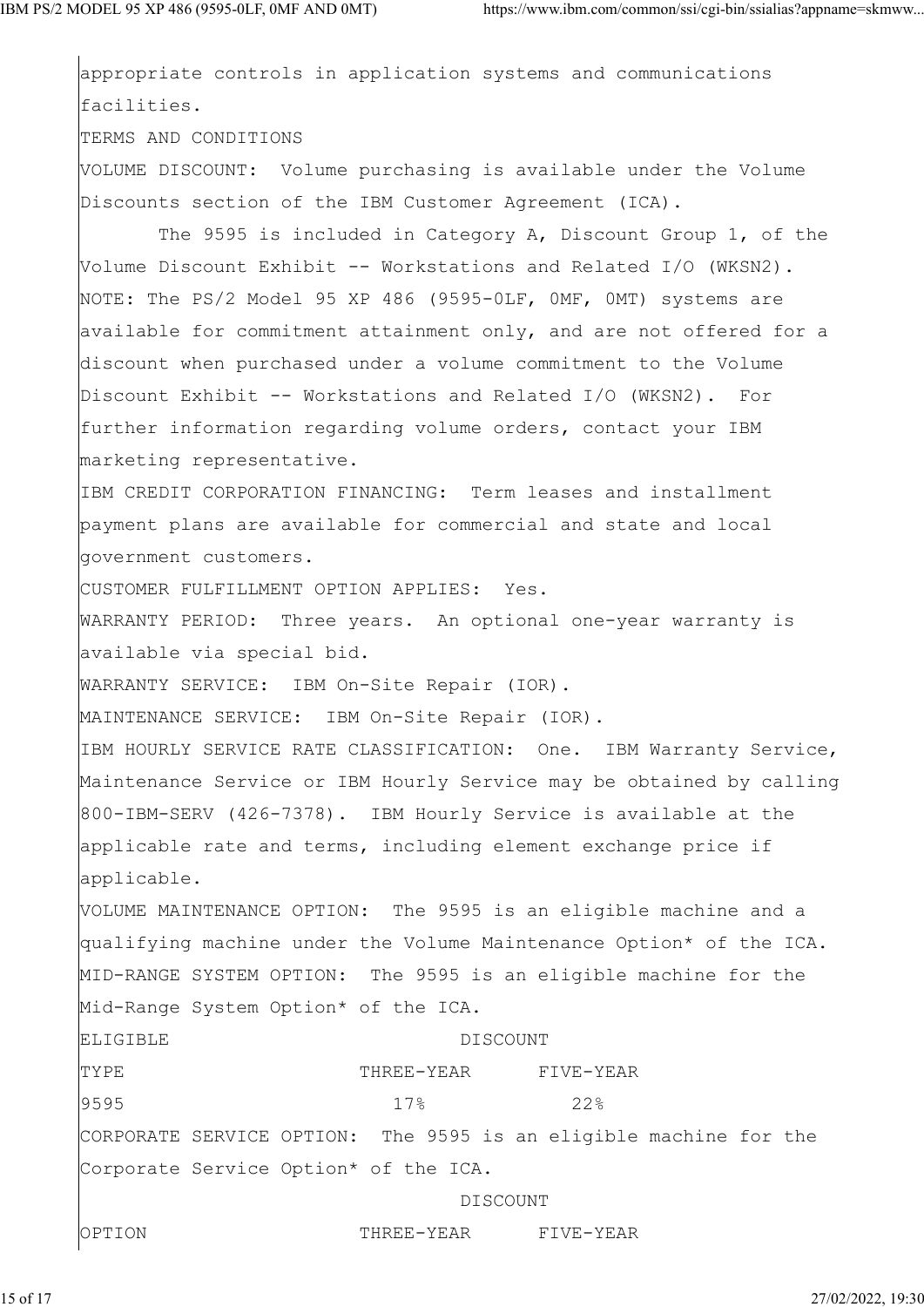Network 25% 30% System  $17\%$  22% EXTENDED MAINTENANCE OPTION: The 9595 is eligible machine for the Extended Maintenance Option\* of the ICA. CENTRAL FACILITY MAINTENANCE SERVICE OPTION: The 9595 is an eligible machine for Central Facility Maintenance Service Option\* of the ICA. A minimum of six machines is required to be at the central facility before requesting maintenance service. The Additional Maintenance Charge Factor is currently 0.5 hours. The terms and conditions are stated in the Attachment for Central Facility Maintenance Service Option. A revised exhibit will be available at a later date. PRODUCT AVAILABILITY STATUS: New product available. CUSTOMER SETUP: Yes. LICENSED INTERNAL CODE: No. IBM EDUCATION ORDER CENTER: The 9595 is available for ordering through the IBM Education Order Center. Availability through the Education Order Center may not coincide with the product availability dates in other sections of this document. The IBM Education Order Center is the order processing location for selected personal computers and related hardware/software for eligible education end users. Eligible end users are defined as faculty and staff members of qualified kindergarten through twelfth grade educational institutions and students, faculty and staff members of higher educational

NATIONAL EDUCATION PRICE (NEP): A National Education Price is available under the terms and conditions of the National Education Price Exhibit. The NEP price, which represents 25% discount from the single unit purchase price, is not subject to any further discount or allowance. The 9595 is included in the National Education Price Exhibit.

institutions that have an Education Product Coordinator.

**CHARGES** 

|             |         | MODEL/  |         |          |
|-------------|---------|---------|---------|----------|
|             | MACHINE | FEATURE | PART    | PURCHASE |
| DESCRIPTION | TYPE    | NUMBER  | NUMBER  | PRICE    |
| System Unit | 9595    | 0LF     | 95950LF | \$6,815  |